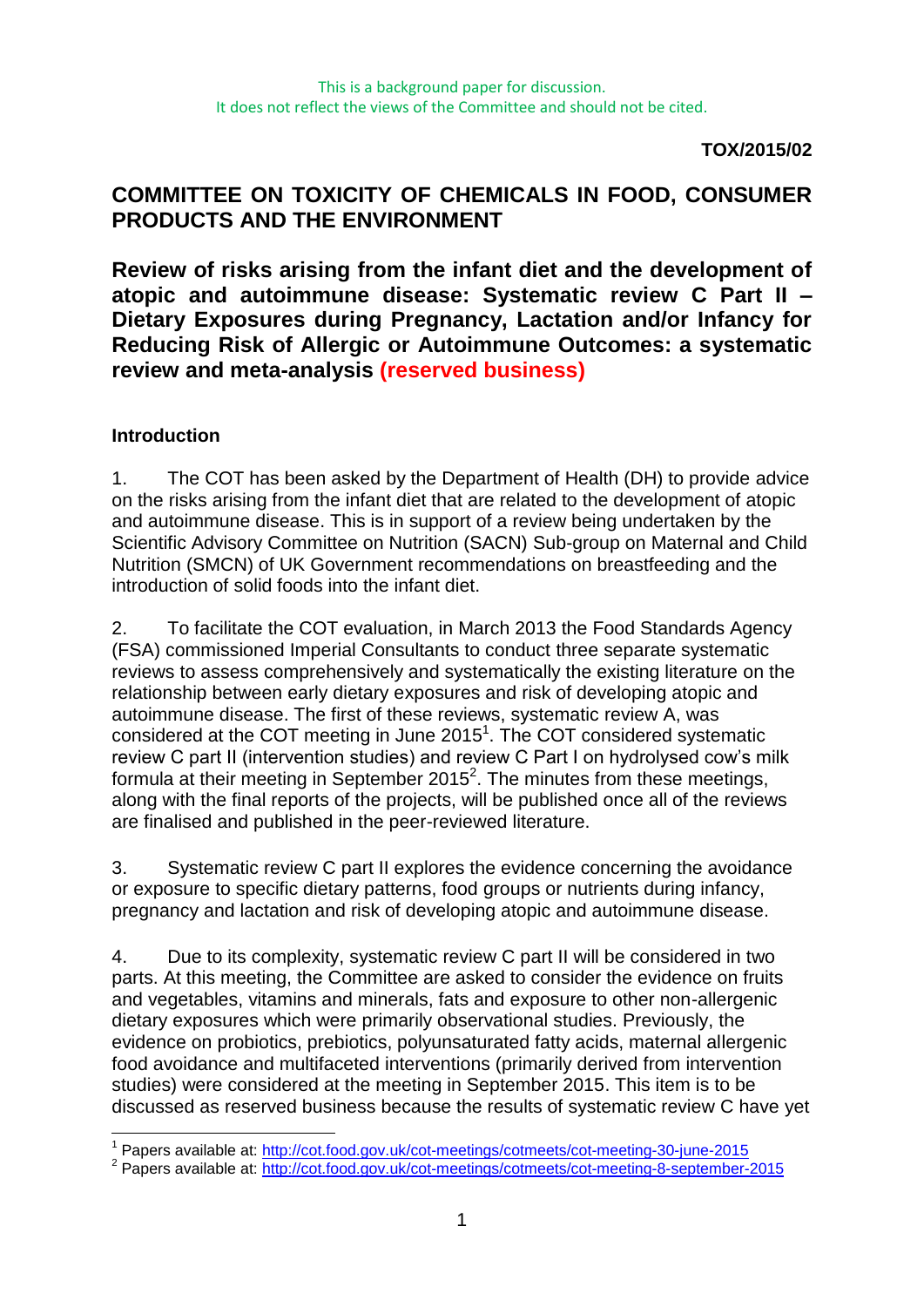#### This is a background paper for discussion. It does not reflect the views of the Committee and should not be cited.

to be accepted for publication in a peer-reviewed journal. Annex 1 contains the overarching report (a revised version of the report submitted for the intervention studies considered in September 2015) and annexes 2-5 contain the individual reports for each dietary component for systematic review C. These will be withheld from publication on the Food Standards Agency's website at this time.

5. Further background to this topic can be found in the cover paper for the COT discussion of Review A from their meeting in June 2015.

## **Systematic review C**

6. The main purpose of systematic review C part II was to investigate the role of exposure to specific dietary components during pregnancy, lactation and infancy in the development of atopic and allergic disease. The systematic review of observational studies presents data on the following variables: fruit and vegetable consumption; vitamin and mineral intake; fat consumption and consumption of other, non-allergenic foods during pregnancy, lactation or infancy. Systematic review C aimed to address the following research questions:

- Does the maternal diet during pregnancy and lactation influence children's future risk of atopic disease, allergic sensitisation or autoimmune disease?
- Does the diet at weaning and during the first year of life influence children's future risk of atopic disease, allergic sensitisation or autoimmune disease?

## **Results of systematic review C part II (intervention)**

7. An overview of the results of the final four reports included in systematic review C is presented in Annex 1 (overview document). The results of each of these analyses are presented in the following annexes:

- Annex 2: Fruit and vegetable consumption during pregnancy, lactation or infancy and risk of atopic disease, allergic sensitisation or autoimmune disease
- Annex 3: Vitamin and mineral intake during pregnancy, lactation or infancy and risk of atopic disease, allergic sensitisation or autoimmune disease
- Annex 4: Fat consumption during pregnancy, lactation or infancy and risk of atopic disease, allergic sensitisation or autoimmune disease
- Annex 5: Consumption of other, non-allergenic, foods during pregnancy, lactation or infancy and risk of atopic disease, allergic sensitisation or autoimmune disease

8. The individual reports are summarised on pages 18-22 of the overview document and a summary table of the findings is provided on pages 45-46 (Appendix 1, table 4). Overall conclusions can be found on page 36-37 of Annex 1.

9. Dr Boyle and Dr Garcia will attend the Committee meeting on the 2nd February. They will present the results of the final four reports of systematic review C and address any questions the Committee may have. Dr Boyle hopes to submit a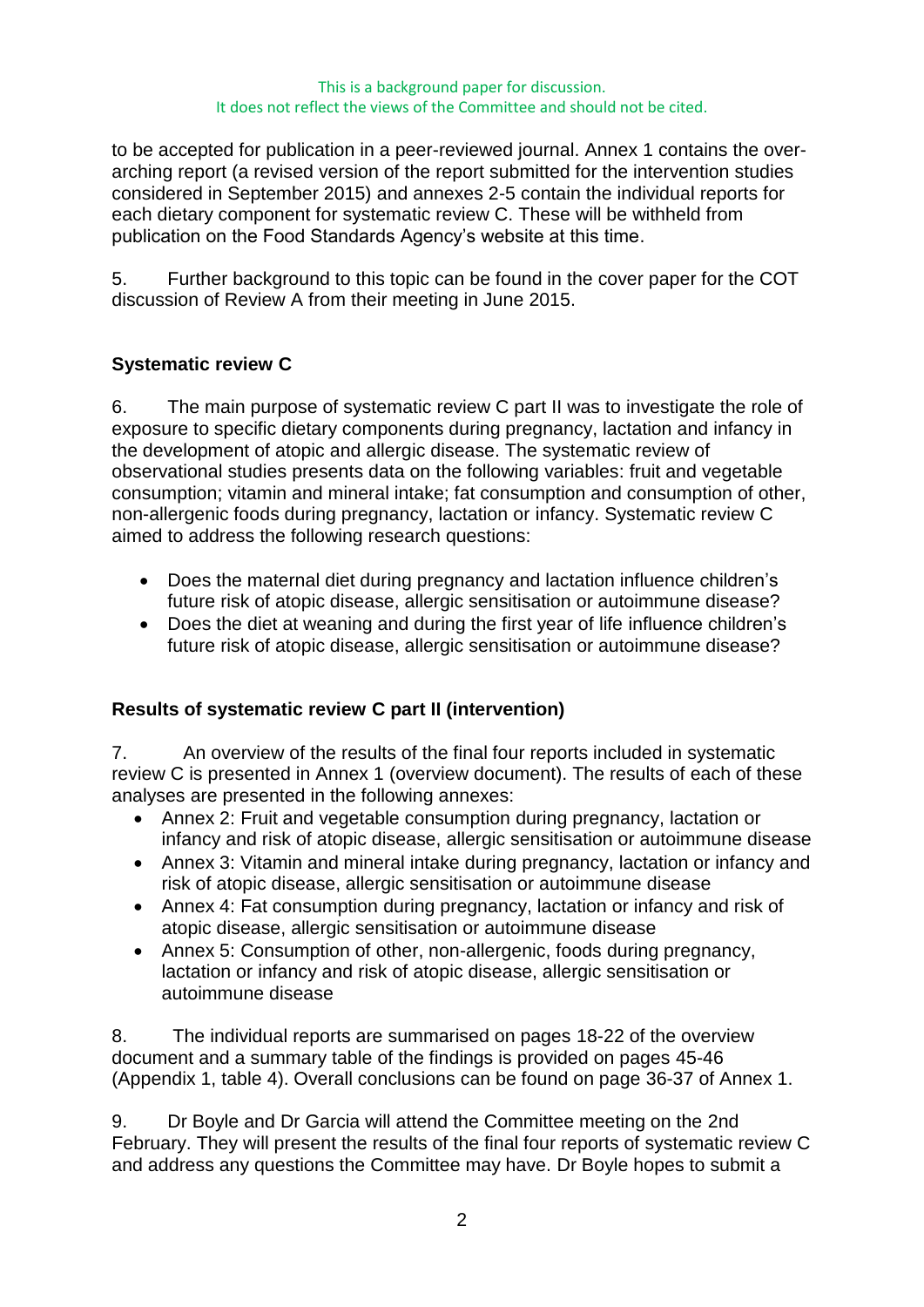#### This is a background paper for discussion. It does not reflect the views of the Committee and should not be cited.

version of this work for publication in the peer reviewed literature and therefore the annexes will not be made publically available at this time.

### **Questions on which the views of the Committee are sought**

10. Members are invited to comment on systematic review C part II (observation studies) and to consider the following questions:

- i. Do Members consider that the review provides evidence of a link between maternal exposure to the individual dietary components during pregnancy or lactation and subsequent development of atopic disease, allergic sensitisation or autoimmune disease in the child?
- ii. Do Members consider that the review provides evidence of a link between exposure to individual dietary components during the first year of life and subsequent development of atopic disease, allergic sensitisation or autoimmune disease?
- iii. If Members consider there is evidence to support a link in either of the above cases, they are asked to comment on whether this link applies to the general population, those at increased risk of developing atopic disease, allergic sensitisation or autoimmune disease, or both.
- iv. Do Members have any other comments on systematic review C part II (observation studies) or wish to raise any other matters arising from it?

#### **Secretariat January 2016**